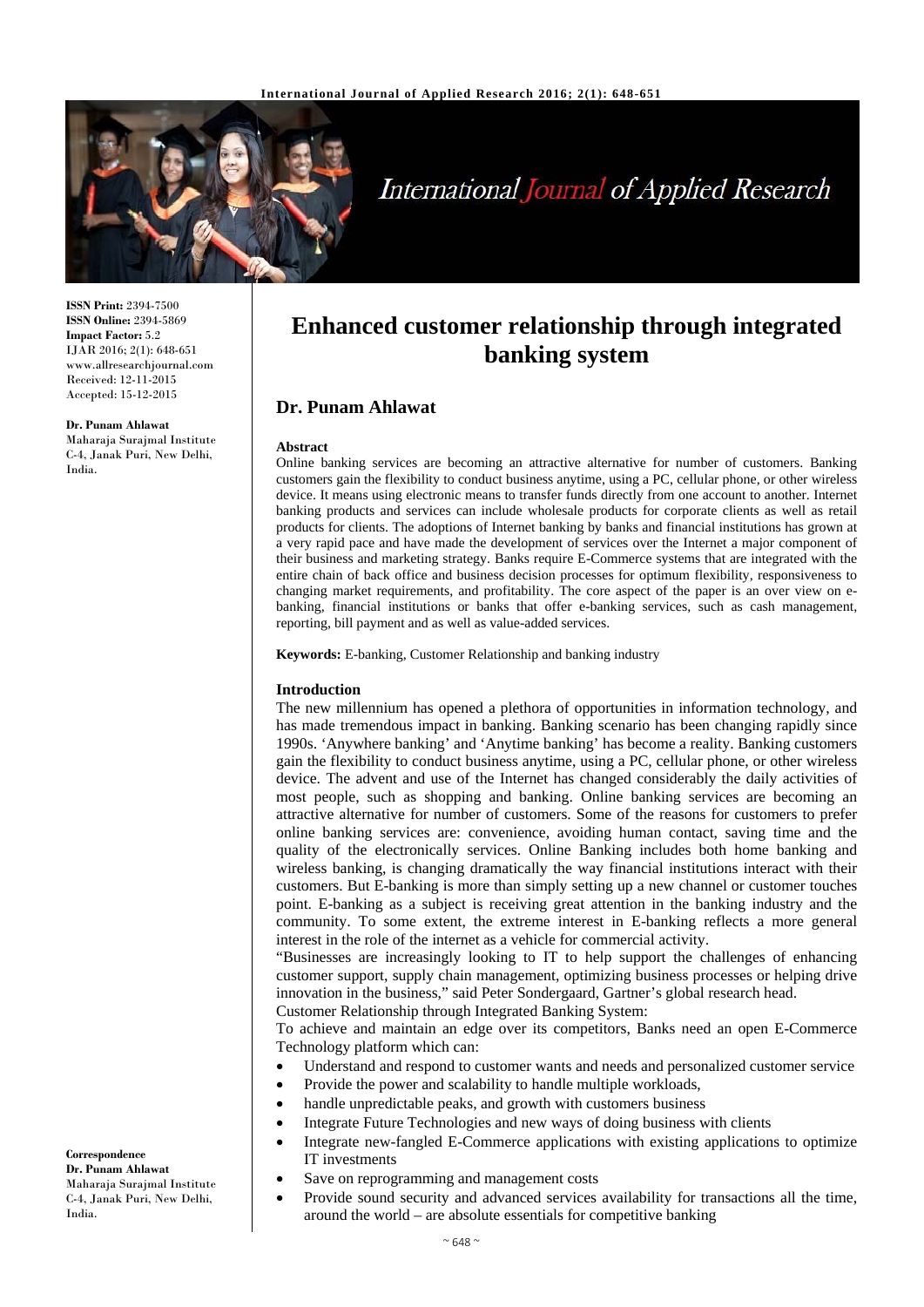Exploit the value of client and market data by deploying business intelligence (BI), Customer Relationship Management (CRM) and other financial software to help better anticipate,

#### **Benefits of E-Banking**

E-banking creates new revenue streams through service and transaction fees charged to users. These fees enable the banks to compensate much of the expenses incurred to provide the service. Benefits of e-banking include:

- Improved ability to retain customers through target marketing.
- Savings from reduced transactional costs and improved operational efficiency.
- Opportunities for acquiring new customers and cross selling new services to existing customers which can significantly increase profitability.
- Ability to view their balances online, online bill payment, lending, cash management, account aggregation, and ecommerce portal offerings.
- Enhanced a customer relationship by providing greater convenience and more personalized service.

In addition to above, to achieve profitability in e-banking, financial institutions or banks not only offer simple ebanking services, such as cash management, reporting, bill payment and other value-added services; but also must use the time the customer spends on the website for cross selling and marketing other products and services.

#### **Three Types of Internet Banking**

The following three main types of Internet Banking are being employed in the marketplace

#### **1. Informational E-Banking**

This is the basic level of electronic banking. Typically, the bank has marketing information about its products and services on a database server. The risk is comparatively low, as informational systems usually have no path between the database server and the bank's internal network. This level of Internet banking can be provided by the bank or outsourcing companies. Whereas, the risk for a bank is relatively low, the database server or Web site may be vulnerable to alteration. Appropriate controls therefore must be in place to prevent unauthorized alterations to the bank's server or Web site.

#### **2. Transactional E-Banking**

This level of electronic banking allows clients to execute transactions. Customer transactions can include accessing accounts, paying bills, credit facilities and transferring funds, etc. Since a path usually exists between the database server and the bank's centralized computer systems or outsourcer's internal network, this is the highest risk architecture and must have the strongest controls.

**3. Communicative E-Banking:** This type of electronic banking system allows some interaction between the bank's systems and the client. The interaction may be limited to Electronic mail; Account inquiry, Loan applications, or file updates (name, phone and address changes). Since these servers may have a path to the bank's internal networks, the risk is relatively higher with this configuration than with informational systems. Proper controls need to be in place to prevent, monitor, appraise and alert system of any

unauthorized attempt to access the bank's internal networks and centralized computer systems.

#### **Issues in Banking Industry**

The banking industry also recognizes that the Internet must be protected to achieve a high level of confidence with both clients and businesses. In the coming years, the banking industry expects major growth in the usage of the Internet for the purchase of goods and services and electronic data interchange. Sound management of banking products and services, especially those provided over the Internet, is essential to maintain a high level of public assurance not only in the individual bank and its brand name but also in the banking system as a whole. Key components that will help maintain a high level of public confidence in an open network environment include: security, authentication & Validation, trust, non-repudiation, privacy and availability which has been discussed here under:-

#### **1. Security risk in e-banking systems:**

Security is the most important area of concern in e-banking systems. There is an extensive exchange of financial data over the internet; integrity of the data must be secured. The clients expect national banks to provide a level of logical and physical security commensurate with the sensitivity of the information and the individual bank's risk tolerance. National banks therefore must have a sound system of internal controls to protect against security breaches for all forms of electronic access. A sound system of preventive, detective, and corrective controls will help assure the integrity of the network and the information it handles. The employed security in the e-banking solution should like firewall security, Secure Socket Layer (SSL) etc.

The Secure WEB Server uses the SSL protocol to create an encrypted communications channel between the client and server on the transport layer. Firewalls are often used on Internet Banking systems as a security measure to protect internal systems and should be well thought-out for any system associated to an outside network. Firewalls are a combination of hardware and software placed between two networks through which all traffic must pass, regardless of the direction of flow. They provide a gateway to guard against unlawful individuals gaining access to the bank's network. The installed firewall provides a high level of statefull security between the front-end server and the back-end database and business server. Specific policies are installed only to allow restricted communication.

The Internet brings with it new challenges for security and trustworthiness. Fortunately, Internet security technologies solve issues of privacy, authentication access control, data integrity, and non-repudiation. The use of the extensively accepted public-key technology and the public-key infrastructure (PKI) that supports it can create the secure, trusted environment essential to the exchange of personal, financial, and transaction data over the Internet.

#### **2. Authentication & Validation issue in an e-banking system**

Authentication & Validation is another important issue in an e-banking system. Transactions. The telecommunication network must be secure to achieve a high level of public confidence. In cyberspace, as in the physical world, clients, banks, and merchants need assurances that they will receive the service as ordered or the merchandise as requested and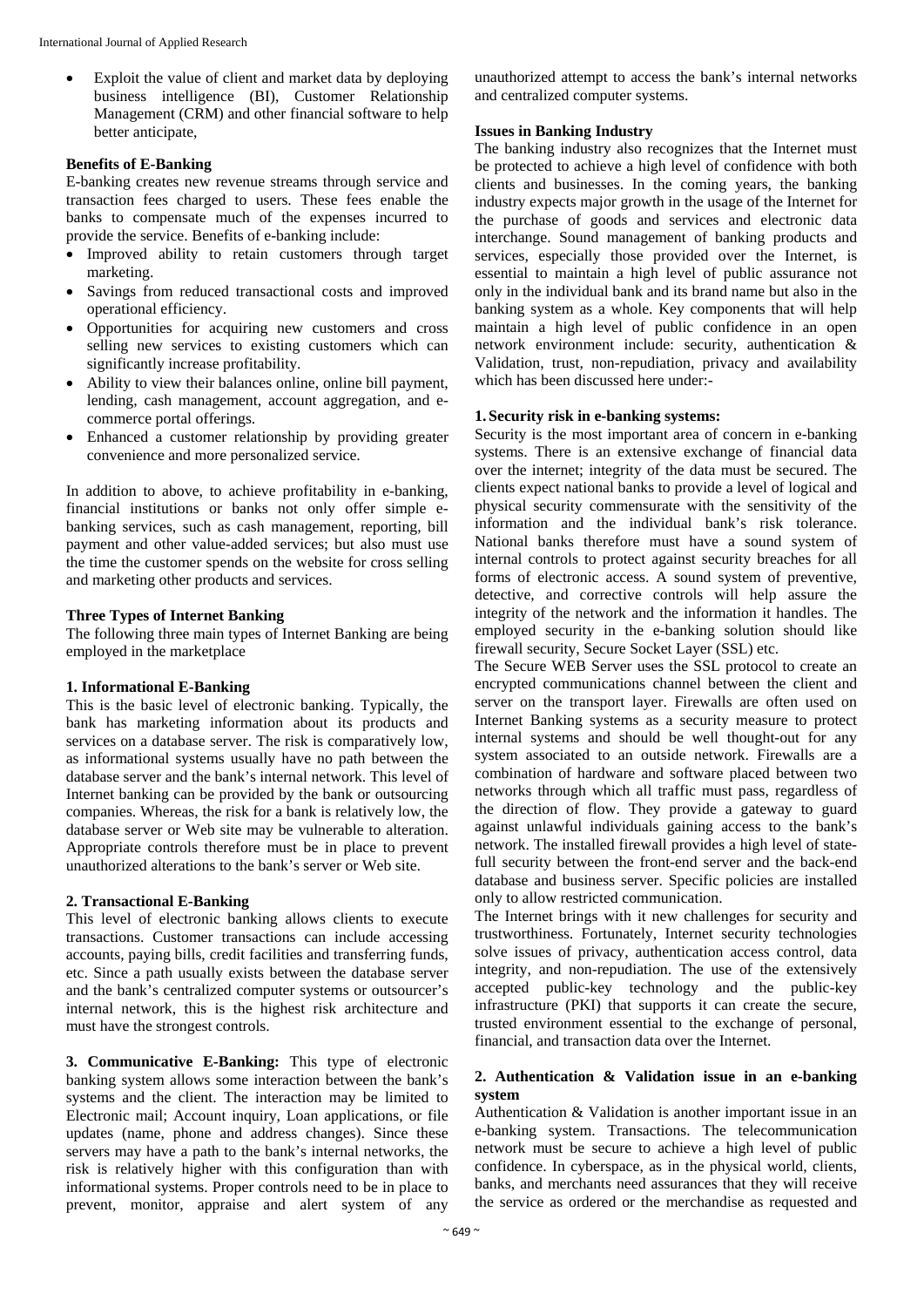they know the identity of the person they are dealing with banks. The identity validation is established through various methods of identity check. The methods implemented are:

- User name and password validated on client's side with the use of the login media which encapsulates encrypted user information,
- Digital Certificates stored on login media,
- Smart cards or mini CDs.

Banks usually use symmetric (private key) encryption technology to secure messages and asymmetric (public/private key) cryptography to authenticate parties. Asymmetric cryptography employs two keys — a public key and a private key. These two keys are mathematically tied but one key cannot be deduced from the other. For example, to authenticate that a message came from the sender, the sender encrypts the message using their private key. Only the sender knows the private key. But once sent the message can be read only using the sender's public key. Since the message can only be read using the sender's public key, the receiver knows the message came from the expected sender. Internet banking systems should make use of a level of encryption that is appropriate to the level or risk present in the systems. Management must balance security needs with performance and cost issues. Thus, a national bank should carry out a risk assessment in deciding upon its appropriate level of encryption. Biometric devices are an advanced form of authentication. These devices may take the form of a retina scan, finger or thumb print scan, facial scan, or voice print scan. Use of biometrics is not yet considered mainstream, but may be used by some banks for authentication.

#### **3. Trust issue in electronic banking systems**

As noted in the previous discussion, public and private key cryptographic systems can be used to secure information and authenticate parties in transactions in cyberspace. A trusted third party is a necessary part of the process. In this third party is the certificate authority. The certificate authority is a trusted third party that verifies identities in cyberspace. Some people think of the certificate authority functioning like an online notary. The basic concept is that a bank, or other third party, uses its good name to validate parties in transactions. This is comparable to the historic role that banks have played with letters of credit, where neither the buyer nor seller knew each other but both parties were known to the bank. Thus the bank uses its good name to facilitate the transaction, for a fee. Digital certificates may play a significant role in authenticating parties and thus establishing trust in Internet Banking systems.

#### **4. Non- disclaimer in a transaction:**

Non- disclaimer is the indisputable proof of participation by both the sender and receiver in a transaction. It is the reason public key encryption was developed, i.e., to authenticate electronic messages and prevent denial or repudiation by the sender or receiver. Although technology has provided an answer to non-repudiation, state laws are not uniform in the treatment of electronic authentication and digital signatures. The application of state laws to these activities is a new and emerging area of the law.

#### **5. Safeguarding of client information and personal privacy**

Privacy is a client issue of increasing importance. National banks that recognize and respond to privacy issues in a proactive way make this a positive attribute for the bank and a benefit for its clients. Public concerns over the proper versus improper accumulation and use of personal information are likely to increase with the continued growth of Electronic Commerce and Internet providers who are sensitive to these concerns have an advantage over those who do not. The safeguarding of client information and personal privacy has long been a most important issue for the financial services industry, an industry whose currency is the access to and use of financial information. Consolidation of the banking industry and the growing scope of products offered by financial services firms' means that the industry will be liable for maintaining and safeguarding vast databases containing extensive information on individuals. The development of modern and latest technological computers and communications technology has tremendously enhanced the efficient collection and use of personal information for commercial purposes. This increased commercial value of personal data and has led to a vast augment in the scale and scope of personal information collected. When bank clients open an account, apply for loan application, use a bank credit card or use other services, they entrust a bank with personal financial and lifestyle information. This exchange of information is fundamental and important to the business of banking, and the success of the banking system has depended in part on clients' trust and confidence that personal financial information will remain confidential and not to be disclosed. A bank that does not protect this information could suffer damage to its reputation as well as potential financial liability.

#### **6. 24 x 7 and 365 days a year Customers Service:**

Availability is another component in maintaining a high level of public confidence in a network environment. All of the previous components are of little value if the network is not available and convenient to clients. Users of a network expect access to systems 24 hours per day, seven days a week, and 365 days a year. Among the considerations associated with system availability are capacity, performance monitoring, redundancy, and business resumption. National banks and their vendors who provide Internet Banking products and services need to make certain they have the capacity in terms of hardware and software to consistently deliver a high level of service. In addition, performance monitoring techniques will provide management with information such as the volume of traffic, the duration of transactions, and the amount of time clients must wait for service. Monitoring capacity, downtime, and performance on a regular basis will help management assure a high level of availability for their Internet Banking system. It is also important to assess network vulnerabilities to prevent outages due to component failures. An entire network can become in-operational when a single hardware component or software module malfunctions. Often national banks and their vendors will utilize superfluous hardware in critical areas or have the ability to switch to alternate processing locations.